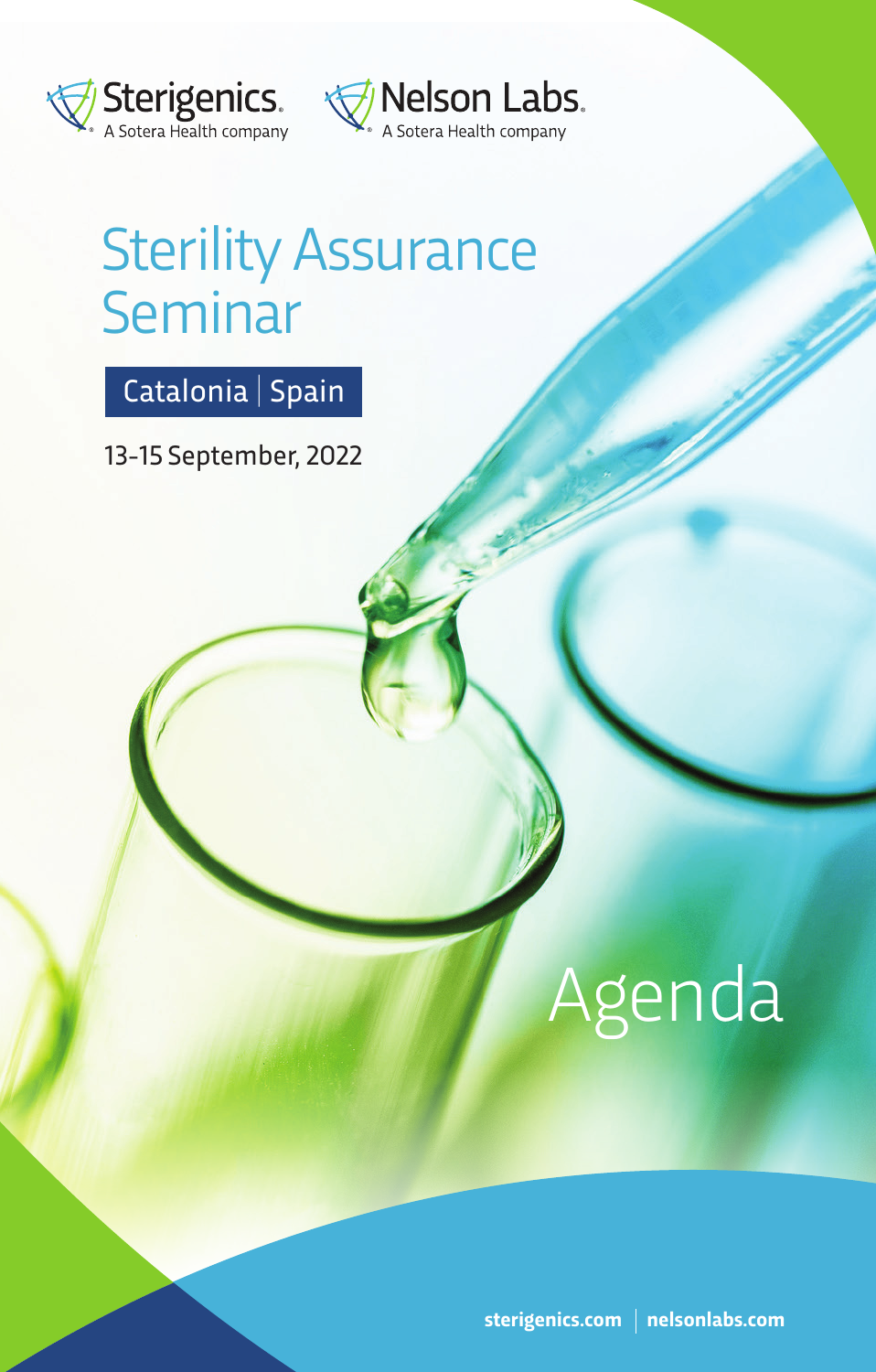#### Tuesday, 13 september 2022

Day One | Sterility Assurance & Regulatory Landscape

#### $8:30 - 9:00$  Registration / Coffee

- 9:00 9:15 Welcome / Logistics / Day 1 Learning Objectives
- 9:15 9:45 Safeguarding Global Health
- 9:45 10:45 Current events in Sterilization: Standards Update & Emerging Modalities
- 10:45 11:00 Break

#### 11:00 – 12:30 INDUSTRY BREAKOUTS

#### Medical Device

- EO Sterilization: Considerations for Neonate Products and Medical Devices & ISO 10993-7
- Case study EO-Sterilization Cycle Optimization to Meet Current Environmental and Industry Considerations

#### Pharmaceutical

- Comparison Between Aseptic Processing & Terminal Sterilization
- $\cdot$  Case study The Effect of Sterilization on Active Pharmaceutical Ingredients

#### $12:30 - 13:45$  Lunch

- 13:45 14:45 Basic Microbiology and Sterilization
- 14:45 15:45 Facility Processing Capabilities: Ethylene Oxide & Gamma
- 15:45 16:00 Break
- 16:00 16:30 Technology Bingo
- 16:30 17:00 Wrap-Up
- 17:30 19:30 Reception

Note: Talk titles may change. Final version with speakers available shortly.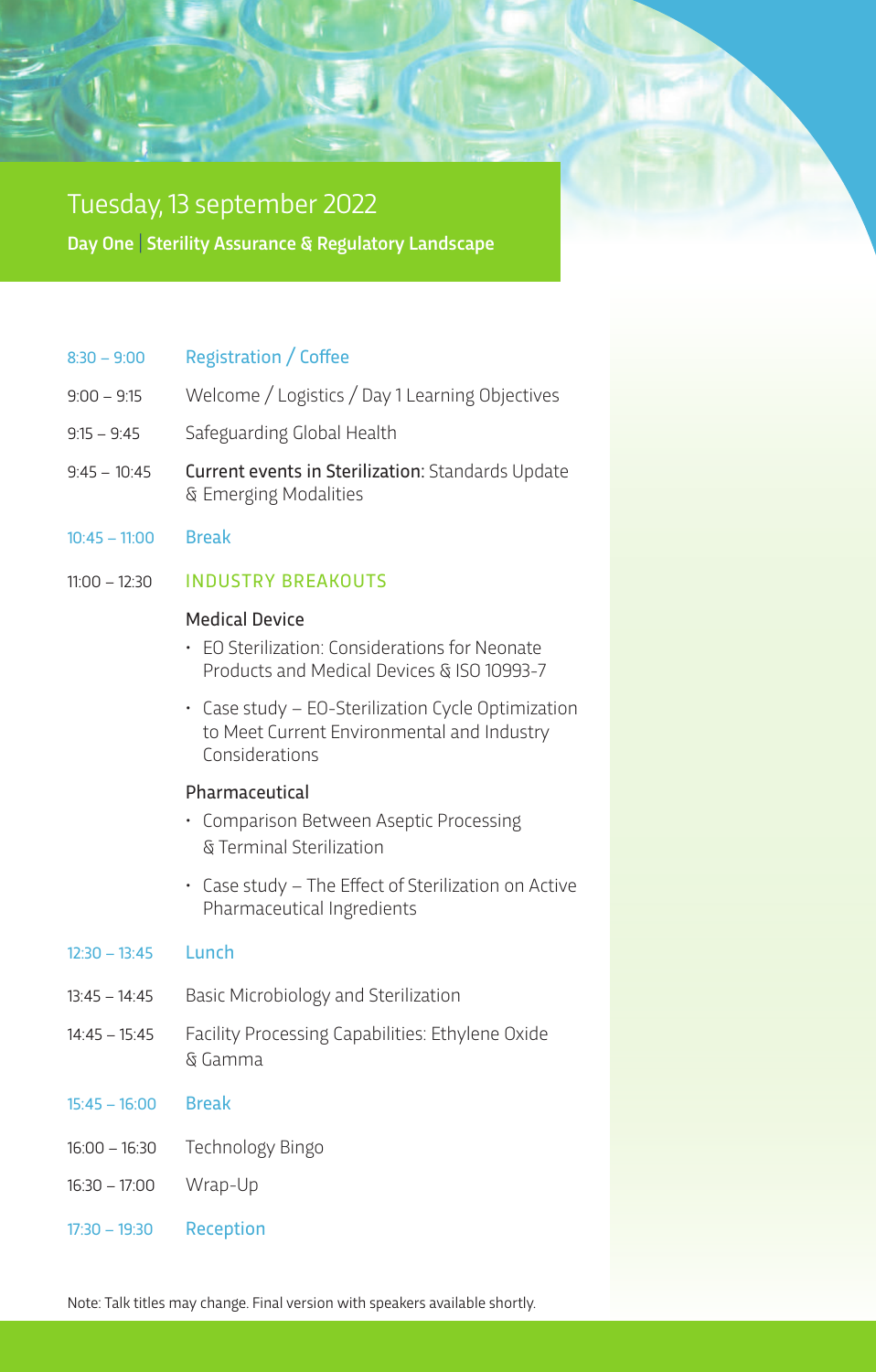### Day Two | Ethylene Oxide (EO) Sterilization Overview & Advanced Topics | Wednesday, 14 september 2022

- 8:00 8:15 Welcome / Day 2 Learning Objectives
- 8:15 9:30 Introduction to EO Technology & Regulatory Landscape
- 9:30 10:00 Process Definition
- 10:00 10:15 EO Packaging Considerations
- 10:15 10:30 Break
- 10:30 12:00 Workshop: Packaging & BI Location
- 12:00 13:30 Lunch
- 13:30 14:30 EO Validation & Cycle Requalification
- 14:30 15:15 Parametric Release
- 15:15 15:30 Break
- 15:30 16:15 The 3Rs of EO Sterilization: Sustaining the Continued Safe Use of EO
- 16:15 17:00 How to be a Mill-EO-naire
- 16:30 17:00 Wrap-Up